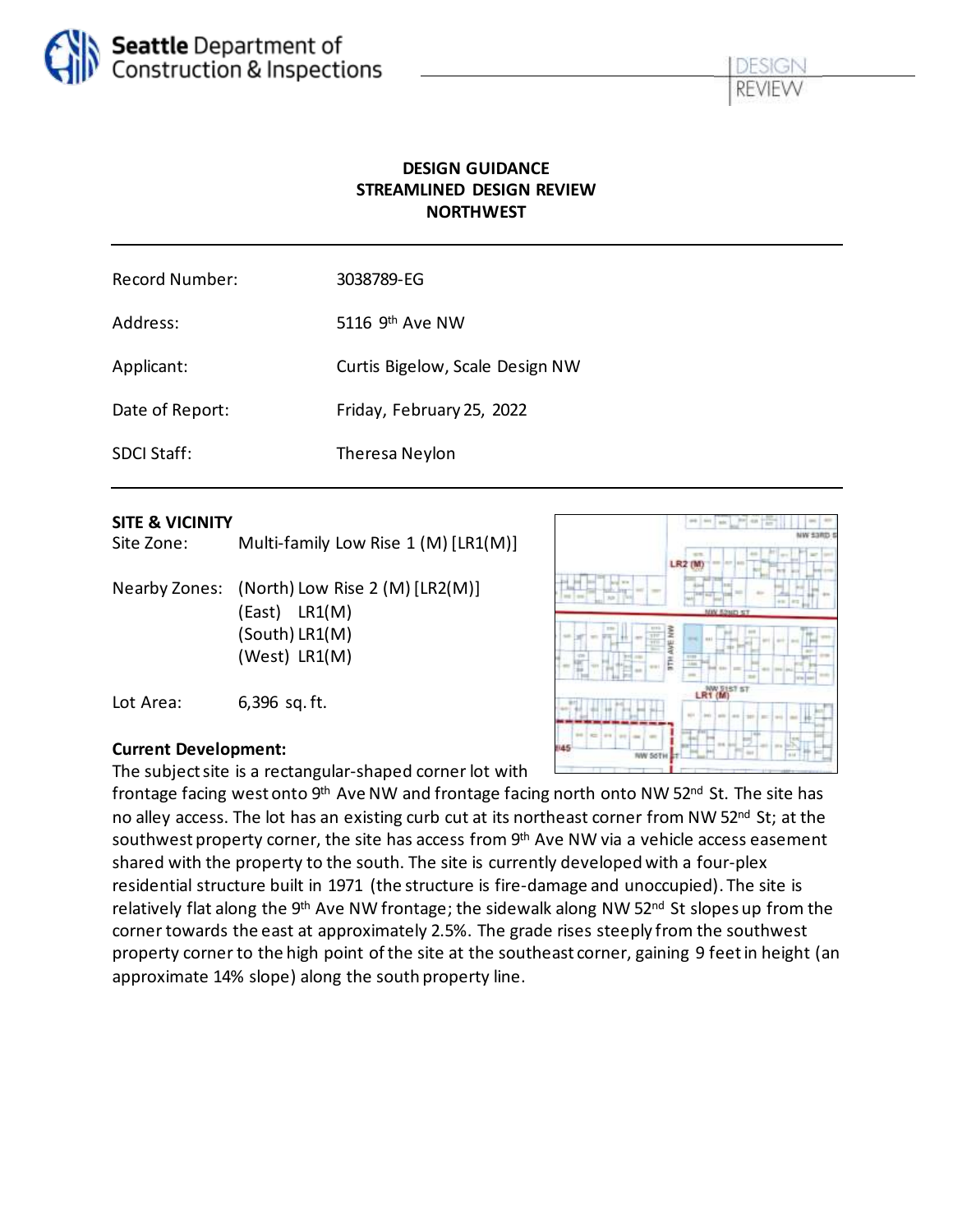#### **Surrounding Development and Neighborhood Character:**

The subject site is located on the southeast corner of 9<sup>th</sup> Ave NW and NW 52<sup>nd</sup> St in the West Woodland neighborhood of northwest Seattle. Townhouse structures are adjacent to the north, south, and west; a duplex residential structure is adjacent to the east. The proximate blocks are comprised of low-rise residential uses, including single-family, townhouse, and multifamily buildings. At the east end of the block, the transition to a single-family residential area begins at 8 th Ave NW and extends to the east. A transition to industrial uses occurs one block to the west and one block to the southwest of the site. Neighborhood green space Gilman Playground is located one block to the northwest of the site.

The neighborhood is evolving as auto-oriented single-family residences are being replaced by three-story townhouse developments, which possess contemporary design features with rectilinear massing, vertical modulation, and a varied material palette. Existing single-family residences dating to the early- and mid-1900s are generally traditional craftsman or bungalow styles, characterized by stoops or front porches, gabled roof forms, and brick, lap, and shingle siding. Townhouse developments constructed in the early 2000s incorporate similar design elements. The area was rezoned from Low Rise 1 to Low Rise 1 (M) on 4/19/2019. Sidewalks, planting strips lined with mature street trees line the streets complemented by landscaping on private property. Vehicular access occurs from both sides of the rights-of-way as there are no alleys.

#### **Access:**

Vehicular access occurs from both 9<sup>th</sup> Ave NW and NW 52<sup>nd</sup> St. Pedestrian access is from 9<sup>th</sup> Ave NW.

#### **Environmentally Critical Areas:**

No mapped environmentally critical areas are located on the subject site.

#### **PROJECT DESCRIPTION**

Streamlined Design Review for a 4-story, 5-unit rowhouse building. Parking for 5 vehicles proposed.

#### **PUBLIC COMMENT**

SDCI staff did not receive any public comments.

The Seattle Department of Transportation offered the following comments:

- Stated that the project is required to meet the minimum standards of street trees in a 5.5' planting strip between the curb and sidewalk along the site's frontages.
- Stated that short-term bicycle parking will need to meet development standard clearances and is subject to SDOT approval.

All public comments submitted in writing for this project can be viewed using the following link and entering the record number:<http://web6.seattle.gov/dpd/edms/>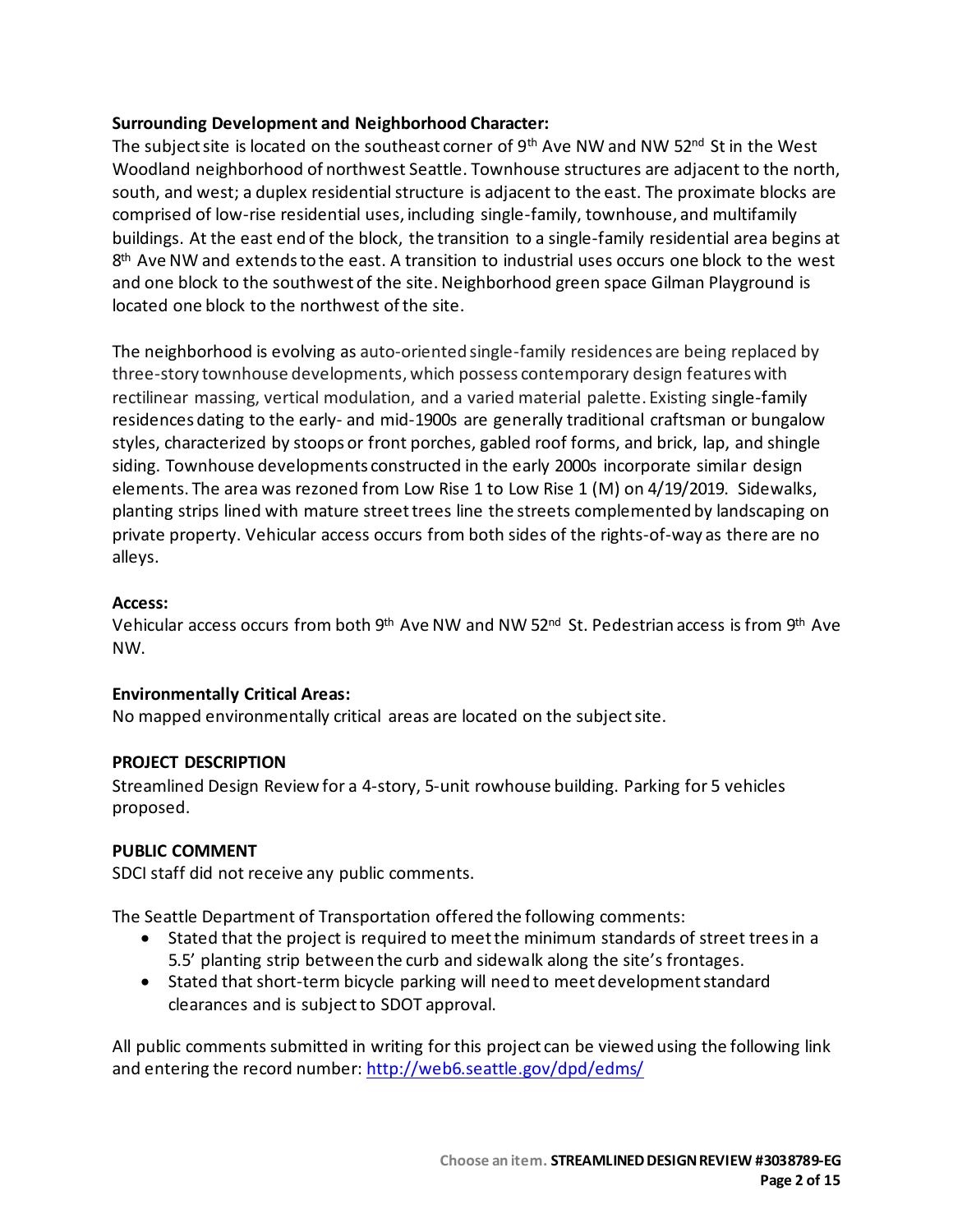The purpose of the streamlined design review process is for SDCI to receive comments from the public, identify concerns about the site and design concept, identify applicable Seattle Design Guidelines and Neighborhood Design Guidelines of highest priority to the site and explore conceptual design and siting alternatives. Concerns with off-street parking and bicycle storage are addressed under the City's zoning code and are not part of this review.

#### **PRIORITIES & SDCI STAFF RECOMMENDATIONS**

After visiting the site, considering the analysis of the site and context provided by the proponents, and hearing public comment, the Design Review Planner providesthe following siting and design guidance. The report identifies the Seattle Design Guidelines & Neighborhood Design Guidelines (as applicable) of highest priority for this project.

#### **1. Architecture-Massing**

- a. The consistent massing of the five townhomes oriented towards the 9<sup>th</sup> Ave NW street frontage creates a legible street wall at this location. Staff supports the three-story mass along this façade that responds to the apparent 3 story massing of the adjacent developments to the south and west of the site. The relationship of roof line to the development to the south, as shown in the elevation on page 18, should be retained as the project progresses. **DC2-A-1. Site Characteristics and Uses, DC2-C-3. Fit With Neighboring Buildings**
	- i. Staff supports the step back of the fourth floor mass along the west facade, forming a roof deck, reducing perceived mass along the street frontage. Staff supports the use of black painted metal railings that add permeability to the edge line of the roof deck. Staff suggests reducing the extension of the wood façade to the fourth level and expanding railing to wrap the deck, simplifying the deck expression and reducing the vertical extension of the lower building mass. **DC2-A-2. Reducing Perceived Mass**
	- ii. Staff supports the modulation of the facades on the front façade (shown at 1'-6" depth) that aid in identifying individual units and assist in visually breaking down the mass of the length of the building. **DC2-C Secondary Architectural Features**
- b. Staff supports the façade modulations on the east/rear facade that aids in visually reducing the volume of the building with regular, deep (over 5') changes in plane. The modulations add depth and shadow lines; the associated change in material and color also aids in identification of individual units. **DC2-C-1. Visual Depth and Interest**
- c. Although both the front/west and rear/east facade have strong and consistent architectural concepts, those concepts do not appear to carry around to the side façades. **CS2-C-1. Corner Sites, DC2-B-1. Façade Composition**
	- i. On the NW 52<sup>nd</sup> street façade, Staff suggests extending the design concept from the 9th Ave NW façade onto the secondary street façade so that the two street facing elevations appear related (as viewed in perspectives on pages 11 and 12). Staff suggests grouping the first and mezzanine level windows with dark infill panels and accenting the window grouping with an overframed wrap of wood material to mimic the wood installation on the west façade, providing repetition of material and forms from the west to north facades. **CS2-C-1. Corner Sites, DC2-B-1. Façade Composition**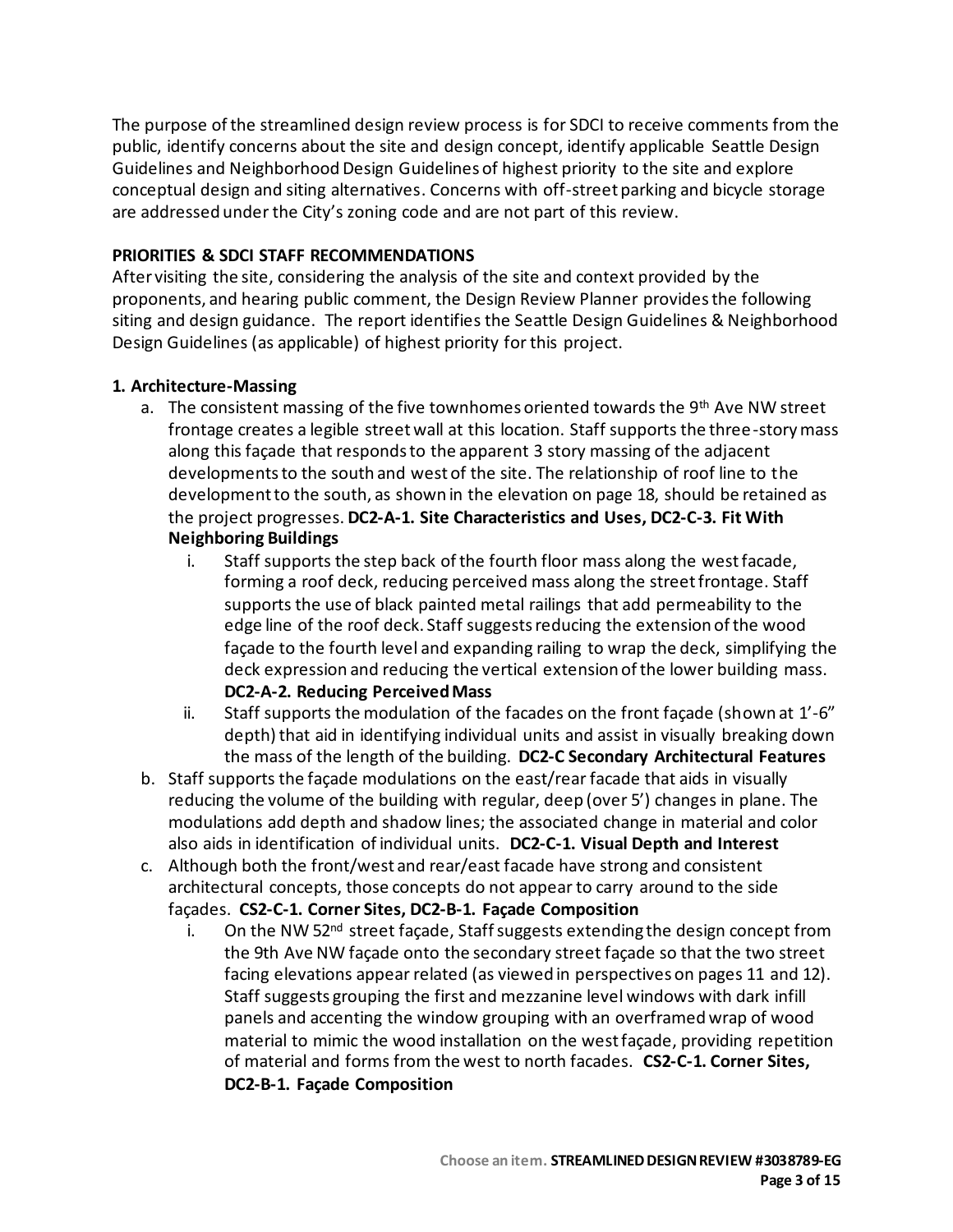- ii. On the south façade, the concept on the front façade ends at a location that makes a strong demarcation between the front and side façade concept without relating the extending or connecting the forms or materials. Staff suggests extending the wrap of the dark panel material 2-3' to the east in order to overlap with the side façade form to more clearly integrate the front concept to the side elevation. Staff notes that the façade material should extend to a logical termination at the southwest corner to provide a finished edge at the visible location. **DC2-B-1. Façade Composition**
- d. Staff supports the shallow gabled roof line that carries around all sides of the building. The forms echo other neighborhood developments and lends a residential scale to the massings. **CS3-A-1. Fitting Old and New Together, DC2-C-3. Fit With Neighboring Buildings**
- e. Staff supports the location of all entrances of the rowhouse units facing towards 9th Ave NW, creating a unified architectural expression towards the long facade. **PL2-D**

# **Wayfinding, PL3-A-3. Individual Entries**

i. Staff supports the inclusion of windows on the north side of Rowhouse 1 that help to animate the side façade facing NW 52nd St, especially the transparency indicated at the first two floors. **CS2-C-1. Corner Sites**

### **2. Architecture-Layout**

- a. Although locating the main living spaces at the main entry level is generally supported, the level entrance and the amount of glazing/transparency at the sidewalk level does not create an adequate transitional space between the public realm and the private interior. The small setback, paved as a patio, only adds to the lack of separation of spaces. Staff supports raising the main living level by 18 inches minimum (to approximately elevation 49.5'), providing a small stoop between the sidewalk and the entry door. Staff supports revising the paved patio to a densely planted foundation planting to provide separation between the sidewalk and interior spaces. **PL3-B-1. Security and Privacy, PL3-B-2. Ground-level Residential, CS2-B-2. Connection to the Street**
- b. The levels of the interior floors do not relate to the grade at the rear of the units. Raising the first floor level, noted above, would put the rear yard spaces closer to the indoor uses and easier to access. **PL4-A Entry Locations and Relationships, CS1-C Topography**
	- i. Staff supports inclusion of windows from the first floor living spaces to the rear yards, as shown, for visual connection of spaces and natural surveillance. **PL2-B Safety and Security**
	- ii. Staff supports clear identification of rear entrances with access to service uses for each unit. Continue to clarify access to and from the rear entrances to vehicle parking, bike parking and solid waste storage. **PL4-A Entry Locations and Relationships, DC1-C-4. Service Uses**

### **3. Architecture-Materials**

a. The refined materials package illustrates a concerted effort to add relevant texture and scale to the rowhouse units in this low rise neighborhood. **DC4-A-1. Exterior Finish Materials**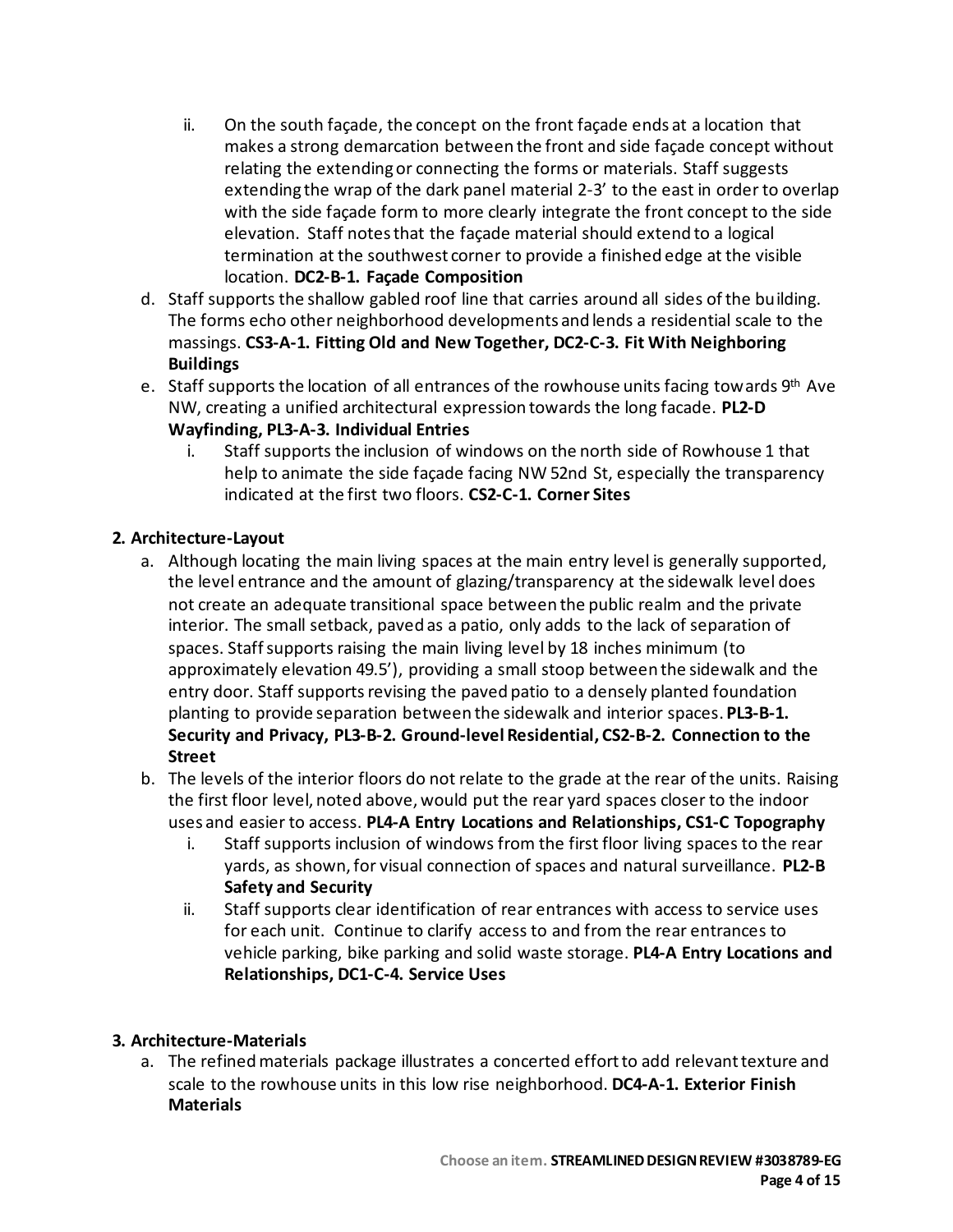- i. Staff specifically supports the use of painted lap siding and wood-look horizontal siding that relates to the context of the neighborhood. **DC2-D-2. Texture**
	- i. Staff notes the outside corners of the application of the wood-look panels will be very prominent on the façade. Include details to show how the material can be expressed like a real wood installation, avoiding vertical lines of metal trim. **DC4-A-1. Exterior Finish Materials**
- **ii.** Staff specifically supports use of black windows through the development with wide framing trim that adds scale and contrast to the facades. **DC2-D Scale and Texture**
- **iii.** Staff supports the use of dark panel at the front façade modulation which aids in visually emphasizing depth in the façade composition. Retain the horizontal patterning that echoes the other horizontal siding applications. Staff also supports the use of the dark panel materials at the front façade window groupings that aid in organizing the façade elements. **DC2-D Scale and Texture**
- **iv.** Staff supports the use of panel material as an accent to the other textural materials, as shown with the red modulations on the east/rear façade. **DC2-D Scale and Texture**

### **4. Site**

- a. Staff supports the layout of entrances, from the sidewalk directly into living spaces, presenting a clear system of wayfinding. **CS2-B-2. Connection to the Street**
	- i. As with comments about privacy into interior living spaces at the same level as the sidewalk (above), Staff recommends raising the level of the interior space, creating elevated stoops into units to create a transitional space from the sidewalk into the units and a grade differential between the public realm and the interior spaces. **PL3-B-1. Security and Privacy**
	- ii. Staff supports front entry doors located above the grade of the adjacent sidewalk. Ensure stairs needed to access doors are shown. **CS2-B-2. Connection to the Street**
	- iii. The opaque fence located at the property line creates a barrier at the sidewalk edge without creating privacy for the units. Staff suggests eliminating the fence and heavily planting the transition zone between sidewalk and units.
- b. Although the rear of the site is dominated by the vehicular access drive and parking, Staff supports inclusion of fenced rear yards for the north three units. **DC3-B-1. Meeting User Needs**
	- **i.** The level of the drive, the level of the rear yards and the elevation of the point of access through the rear door should be fully considered at all rear entrances. The access to/from the interior should be located for convenience of residents, the level yards should be designed to be usable space for the residents, and all stairs needed to accommodate access form the sloped drive to the stepped yards should be shown. **CS1-C Topography**
- c. Staff notes that a full grading plan, including elevations at tops and bottoms of stairs, tops and bottom of walls, grading arrows indicating proposed slope, spot elevation at existing grade to remain (such as at sidewalk access locations), etc. should be included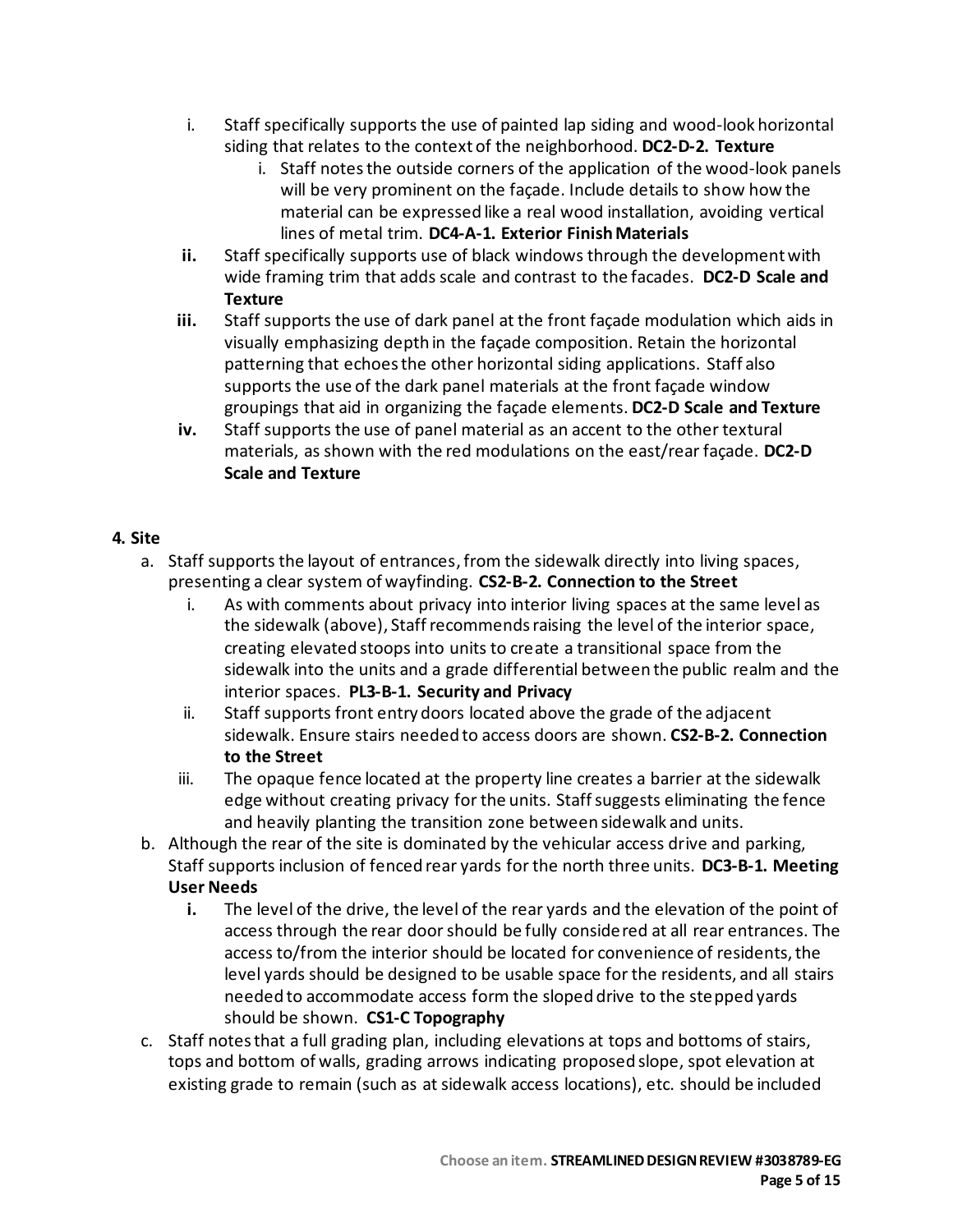in the permit set so the siting of building and other relational site elements can be understood. **CS1-C Topography**

- d. Staff supports the use of site design strategies to visually minimize the driveway along NW 52<sup>nd</sup> St. Staff supports screening parking along the north and east edge with a 6 foot height fence, as indicated. Staff support enclosing the northernmost rear yard with a fence to reduce visibility into the drive area. Staff also supports use of permeable pavers in the drive aisle that provide visual cues to the vehicle use of the drive. **DC1-C-2. Visual Impacts**
- e. The access easement on the south property line allows a 4'-6" encroachment onto the adjacent property to provide access to this site. It is unclear at this time if the adjacent property shares access rights through this area. Although Staff would not typically support having two curb cuts for a project this size, Staff does support use of the existing curb cut on 9th Ave NW as an entrance for one-way circulation by residents of this site only. This limited vehicle access should limit impacts to the pedestrian environment of the sidewalk along 9th Ave NW. **DC1-B-1. Access Location and Design, PL1-B Walkways and Connections**

### **DEVELOPMENT STANDARD ADJUSTMENTS**

Design Review Staff'srecommendation on the requested adjustmentwill be based upon the adjustment's potential to help the project better meet these design guideline priorities and achieve a better overall design than could be achieved without the adjustment.

At the time of Design Guidance, the following adjustmentwas requested:

1. A reduction to the setback for location of surface parking in relation to a street lot line **(SMC 23.45.536.B.2.a.3).):** The Code requires parking be located further than 20 feet from any street lot line. The applicant proposes locating parking within 11'-8" of the street lot line (a 41% reduction)

SDCI staff supports the proposed adjustment as it allows consolidation of most of the parking away from the edge of the residential structures while still providing adequate screening from the street façade. Staff notes that a 6 foot height fence, as noted on some of the site plans, a large tree and evergreen screening plantings should continue to be included on plans along the NW 52<sup>nd</sup> street edge of the parking to ensure adequate screening. **DC1-B Vehicular Access and Circulation, DC3-B-1. Meeting User Needs**

#### **DESIGN REVIEW GUIDELINES**

The Seattle Design Guidelines and Neighborhood Design Guidelines recognized by the Staff as Priority Guidelines are identified above. All guidelines remain applicable and are summarized below. For the full text please visit the [Design Review website.](https://www.seattle.gov/dpd/aboutus/whoweare/designreview/designguidelines/default.htm)

### **CONTEXT & SITE**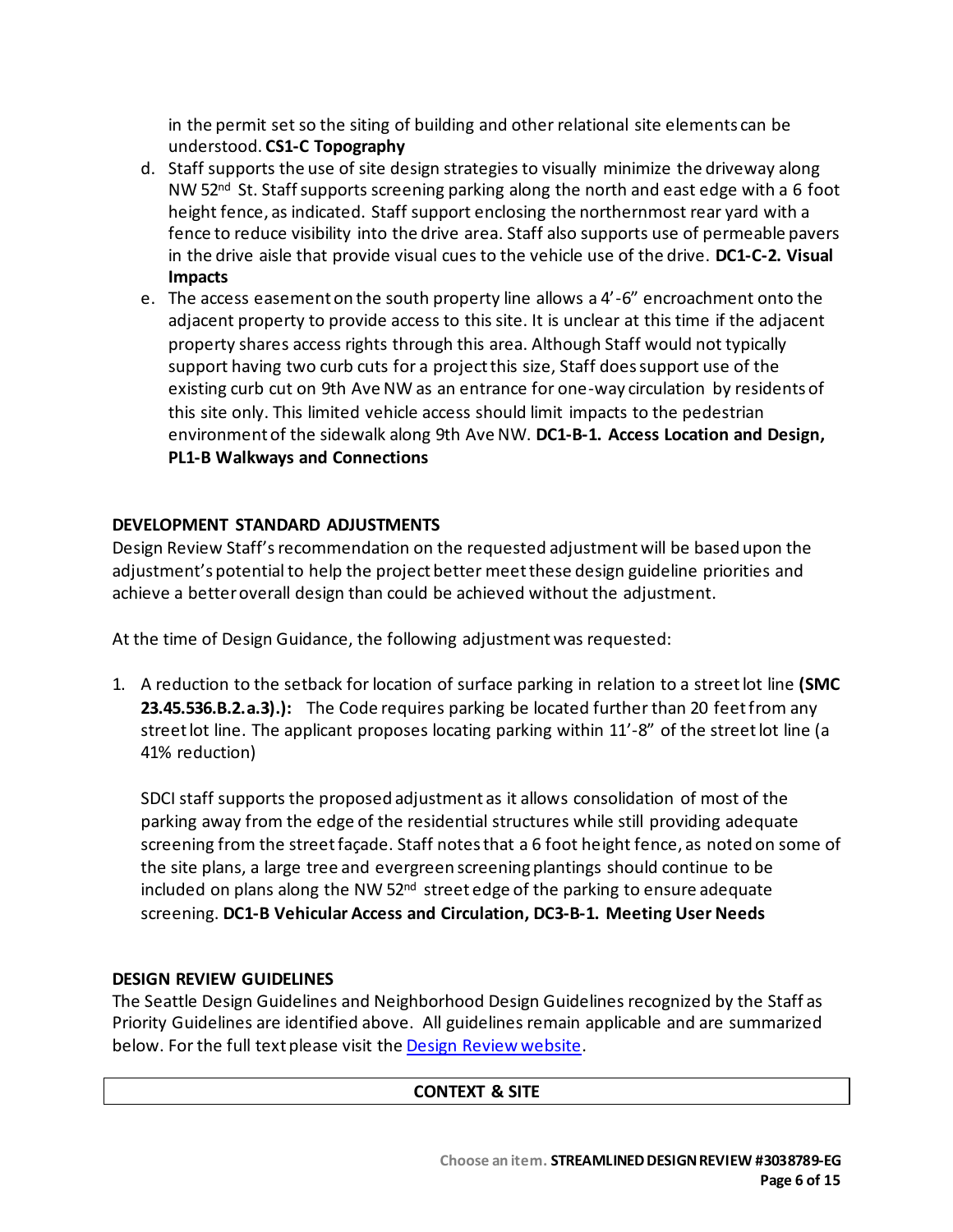## **CS1 Natural Systems and Site Features: Use natural systems/features of the site and its surroundings as a starting point for project design.**

### **CS1-A Energy Use**

**CS1-A-1. Energy Choices:** At the earliest phase of project development, examine how energy choices may influence building form, siting, and orientation, and factor in the findings when making siting and design decisions.

## **CS1-B Sunlight and Natural Ventilation**

**CS1-B-1. Sun and Wind:** Take advantage of solar exposure and natural ventilation. Use local wind patterns and solar gain to reduce the need for mechanical ventilation and heating where possible.

**CS1-B-2. Daylight and Shading:** Maximize daylight for interior and exterior spaces and minimize shading on adjacent sites through the placement and/or design of structures on site.

**CS1-B-3. Managing Solar Gain:** Manage direct sunlight falling on south and west facing facades through shading devices and existing or newly planted trees.

## **CS1-C Topography**

**CS1-C-1. Land Form:** Use natural topography and desirable landforms to inform project design.

**CS1-C-2. Elevation Changes:** Use the existing site topography when locating structures and open spaces on the site.

## **CS1-D Plants and Habitat**

**CS1-D-1. On-Site Features:** Incorporate on-site natural habitats and landscape elements into project design and connect those features to existing networks of open spaces and natural habitats wherever possible. Consider relocating significant trees and vegetation if retention is not feasible.

**CS1-D-2. Off-Site Features:** Provide opportunities through design to connect to off-site habitats such as riparian corridors or existing urban forest corridors. Promote continuous habitat, where possible, and increase interconnected corridors of urban forest and habitat where possible.

### **CS1-E Water**

**CS1-E-1. Natural Water Features:** If the site includes any natural water features, consider ways to incorporate them into project design, where feasible **CS1-E-2. Adding Interest with Project Drainage:** Use project drainage systems as opportunities to add interest to the site through water-related design elements.

**CS2 Urban Pattern and Form: Strengthen the most desirable forms, characteristics, and patterns of the streets, block faces, and open spaces in the surrounding area.**

### **CS2-A Location in the City and Neighborhood**

**CS2-A-1. Sense of Place:** Emphasize attributes that give a distinctive sense of place. Design the building and open spaces to enhance areas where a strong identity already exists, and create a sense of place where the physical context is less established. **CS2-A-2. Architectural Presence:** Evaluate the degree of visibility or architectural presence that is appropriate or desired given the context, and design accordingly.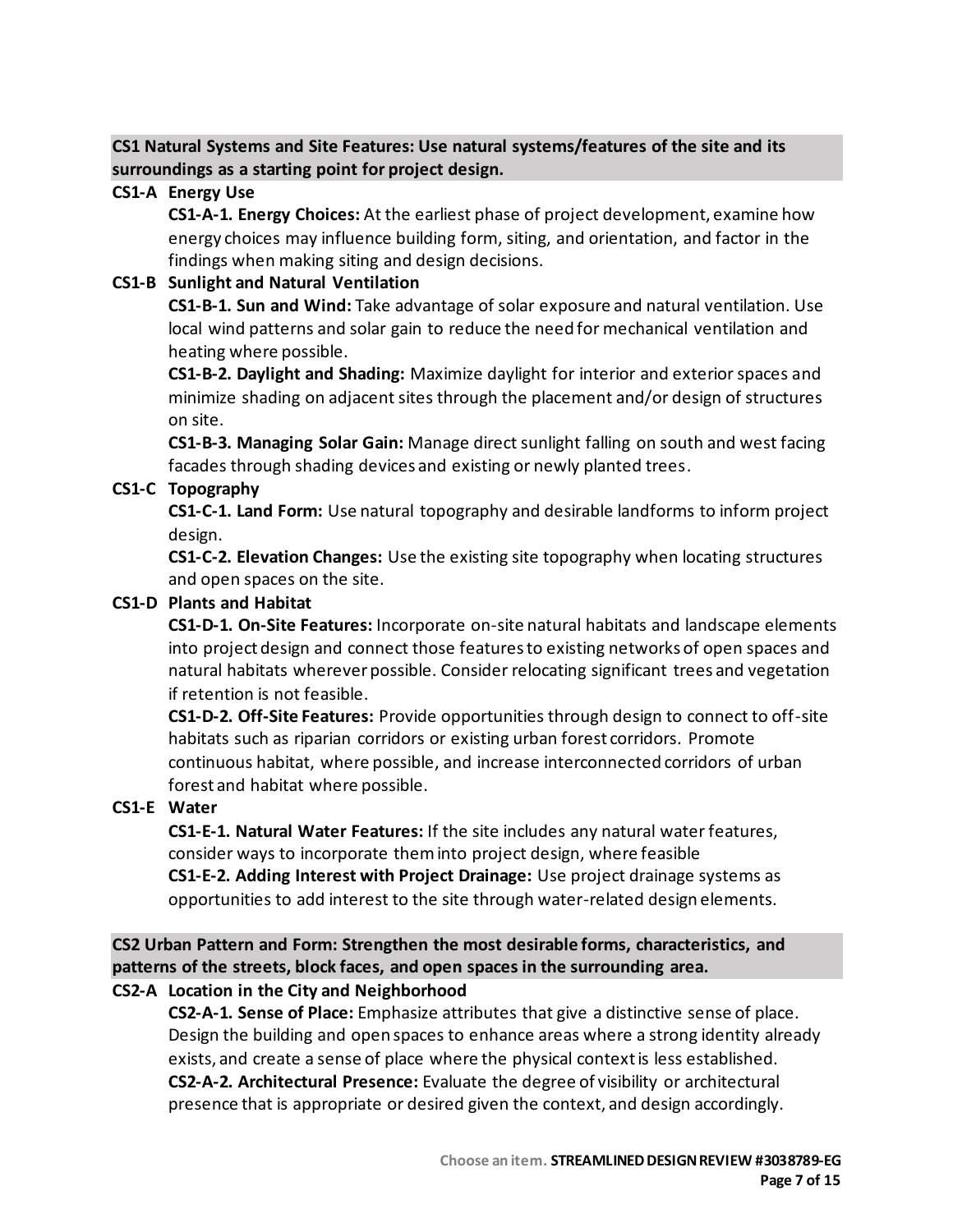#### **CS2-B Adjacent Sites, Streets, and Open Spaces**

**CS2-B-1. Site Characteristics:** Allow characteristics of sites to inform the design, especially where the street grid and topography create unusually shaped lots that can add distinction to the building massing.

**CS2-B-2. Connection to the Street:** Identify opportunities for the project to make a strong connection to the street and public realm.

**CS2-B-3. Character of Open Space:** Contribute to the character and proportion of surrounding open spaces.

#### **CS2-C Relationship to the Block**

**CS2-C-1. Corner Sites:** Corner sites can serve as gateways or focal points; both require careful detailing at the first three floors due to their high visibility from two or more streets and long distances.

**CS2-C-2. Mid-Block Sites:** Look to the uses and scales of adjacent buildings for clues about how to design a mid-block building. Continue a strong street-edge and respond to datum lines of adjacent buildings at the first three floors.

**CS2-C-3. Full Block Sites:** Break up long facades of full-block buildings to avoid a monolithic presence. Provide detail and human scale at street-level, and include repeating elements to add variety and rhythm to the façade and overall building design.

#### **CS2-D Height, Bulk, and Scale**

**CS2-D-1. Existing Development and Zoning:** Review the height, bulk, and scale of neighboring buildings as well as the scale of development anticipated by zoning for the area to determine an appropriate complement and/or transition.

**CS2-D-2. Existing Site Features:** Use changes in topography, site shape, and vegetation or structures to help make a successful fit with adjacent properties.

**CS2-D-3. Zone Transitions:** For projects located at the edge of different zones, provide an appropriate transition or complement to the adjacent zone(s). Projects should create a step in perceived height, bulk and scale between the anticipated development potential of the adjacent zone and the proposed development.

**CS2-D-4. Massing Choices:** Strive for a successful transition between zones where a project abuts a less intense zone.

**CS2-D-5. Respect for Adjacent Sites:** Respect adjacent properties with design and site planning to minimize disrupting the privacy of residents in adjacent buildings.

## **CS3 Architectural Context and Character: Contribute to the architectural character of the neighborhood.**

**CS3-A Emphasizing Positive Neighborhood Attributes**

**CS3-A-1. Fitting Old and New Together:** Create compatibility between new projects, and existing architectural context, including historic and modern designs, through building articulation, scale and proportion, roof forms, detailing, fenestration, and/or the use of complementary materials.

**CS3-A-2. Contemporary Design:** Explore how contemporary designs can contribute to the development of attractive new forms and architectural styles; as expressed through use of new materials or other means.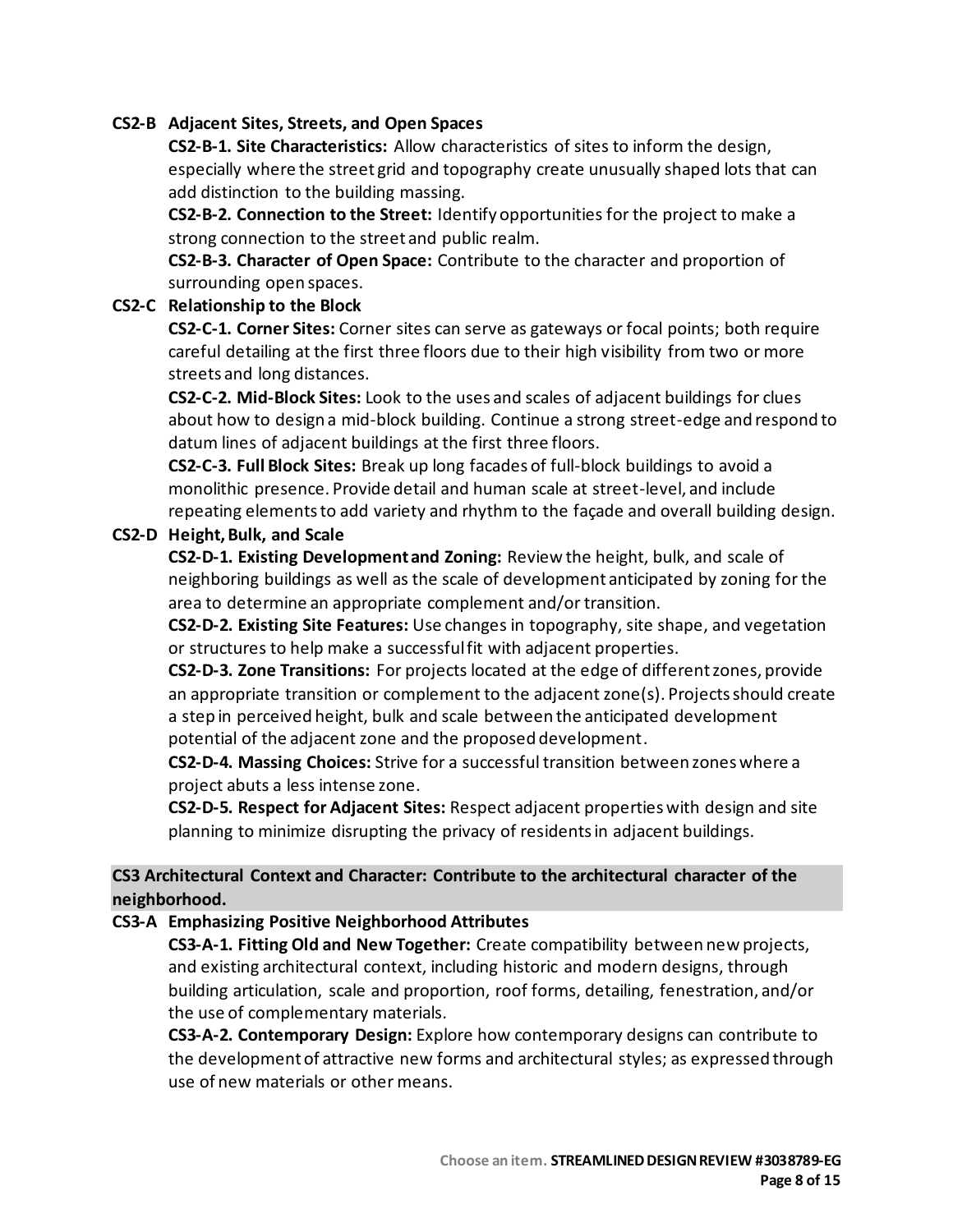**CS3-A-3. Established Neighborhoods:** In existing neighborhoods with a well-defined architectural character, site and design new structures to complement or be compatible with the architectural style and siting patterns of neighborhood buildings.

**CS3-A-4. Evolving Neighborhoods:** In neighborhoods where architectural character is evolving or otherwise in transition, explore ways for new development to establish a positive and desirable context for others to build upon in the future.

### **CS3-B Local History and Culture**

**CS3-B-1. Placemaking:** Explore the history of the site and neighborhood as a potential placemaking opportunity. Look for historical and cultural significance, using neighborhood groups and archives as resources.

**CS3-B-2. Historical/Cultural References:** Reuse existing structures on the site where feasible as a means of incorporating historical or cultural elements into the new project.

#### **PUBLIC LIFE**

**PL1 Connectivity: Complement and contribute to the network of open spaces around the site and the connections among them.**

#### **PL1-A Network of Open Spaces**

**PL1-A-1. Enhancing Open Space:** Design the building and open spaces to positively contribute to a broader network of open spaces throughout the neighborhood. **PL1-A-2. Adding to Public Life:** Seek opportunities to foster human interaction through an increase in the size and quality of project-related open space available for public life.

### **PL1-B Walkways and Connections**

**PL1-B-1. Pedestrian Infrastructure:** Connect on-site pedestrian walkways with existing public and private pedestrian infrastructure, thereby supporting pedestrian connections within and outside the project.

**PL1-B-2. Pedestrian Volumes:** Provide ample space for pedestrian flow and circulation, particularly in areas where there is already heavy pedestrian traffic or where the project is expected to add or attract pedestrians to the area.

**PL1-B-3. Pedestrian Amenities:**Opportunities for creating lively, pedestrian oriented open spaces to enliven the area and attract interest and interaction with the site and building should be considered.

### **PL1-C Outdoor Uses and Activities**

**PL1-C-1. Selecting Activity Areas:** Concentrate activity areas in places with sunny exposure, views across spaces, and in direct line with pedestrian routes.

**PL1-C-2. Informal Community Uses:** In addition to places for walking and sitting, consider including space for informal community use such as performances, farmer's markets, kiosks and community bulletin boards, cafes, or street vending.

**PL1-C-3. Year-Round Activity:** Where possible, include features in open spaces for activities beyond daylight hours and throughout the seasons of the year, especially in neighborhood centers where active open space will contribute vibrancy, economic health, and public safety.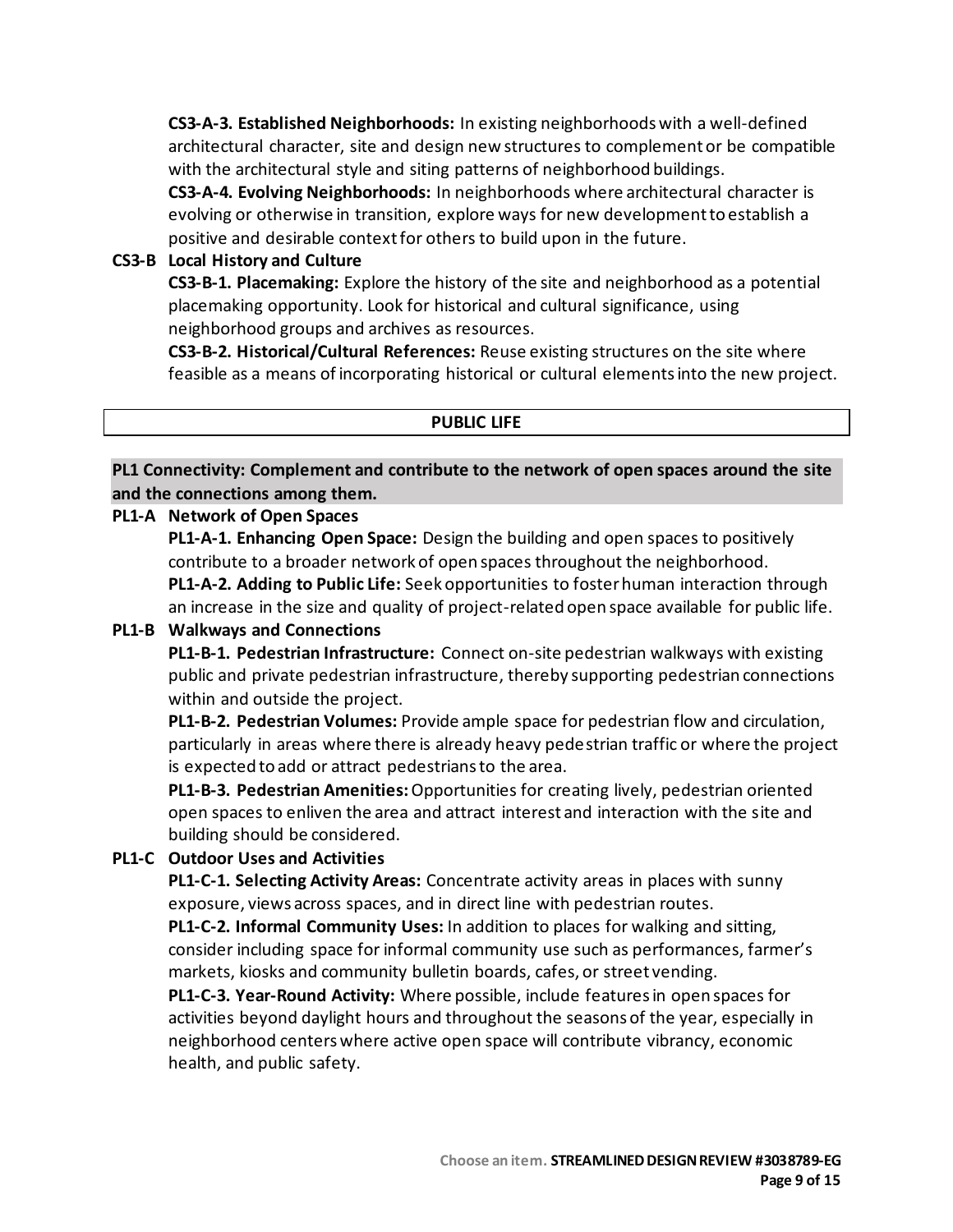**PL2 Walkability: Create a safe and comfortable walking environment that is easy to navigate and well-connected to existing pedestrian walkways and features.**

#### **PL2-A Accessibility**

**PL2-A-1. Access for All:** Provide access for people of all abilities in a manner that is fully integrated into the project design. Design entries and other primary access points such that all visitors can be greeted and welcomed through the front door.

**PL2-A-2. Access Challenges:**Add features to assist pedestrians in navigating sloped sites, long blocks, or other challenges.

#### **PL2-B Safety and Security**

**PL2-B-1. Eyes on the Street:** Create a safe environment by providing lines of sight and encouraging natural surveillance.

**PL2-B-2. Lighting for Safety:** Provide lighting at sufficient lumen intensities and scales, including pathway illumination, pedestrian and entry lighting, and/or security lights. **PL2-B-3. Street-Level Transparency:** Ensure transparency of street-level uses (for uses such as nonresidential uses or residential lobbies), where appropriate, by keeping views open into spaces behind walls or plantings, at corners, or along narrow passageways.

#### **PL2-C Weather Protection**

**PL2-C-1. Locations and Coverage:** Overhead weather protection is encouraged and should be located at or near uses that generate pedestrian activity such as entries, retail uses, and transit stops.

**PL2-C-2. Design Integration:** Integrate weather protection, gutters and downspouts into the design of the structure as a whole, and ensure that it also relates well to neighboring buildings in design, coverage, or other features.

**PL2-C-3. People-Friendly Spaces:** Create an artful and people-friendly space beneath building.

### **PL2-D Wayfinding**

**PL2-D-1. Design as Wayfinding:** Use design features as a means of wayfinding wherever possible.

**PL3 Street-Level Interaction: Encourage human interaction and activity at the street-level with clear connections to building entries and edges.**

### **PL3-A Entries**

**PL3-A-1. Design Objectives:** Design primary entries to be obvious, identifiable, and distinctive with clear lines of sight and lobbies visually connected to the street.

**PL3-A-2. Common Entries:** Multi-story residential buildings need to provide privacy and security for residents but also be welcoming and identifiable to visitors.

**PL3-A-3. Individual Entries:** Ground-related housing should be scaled and detailed appropriately to provide for a more intimate type of entry.

**PL3-A-4. Ensemble of Elements:** Design the entry as a collection of coordinated elementsincluding the door(s), overhead features, ground surface, landscaping, lighting, and other features.

#### **PL3-B Residential Edges**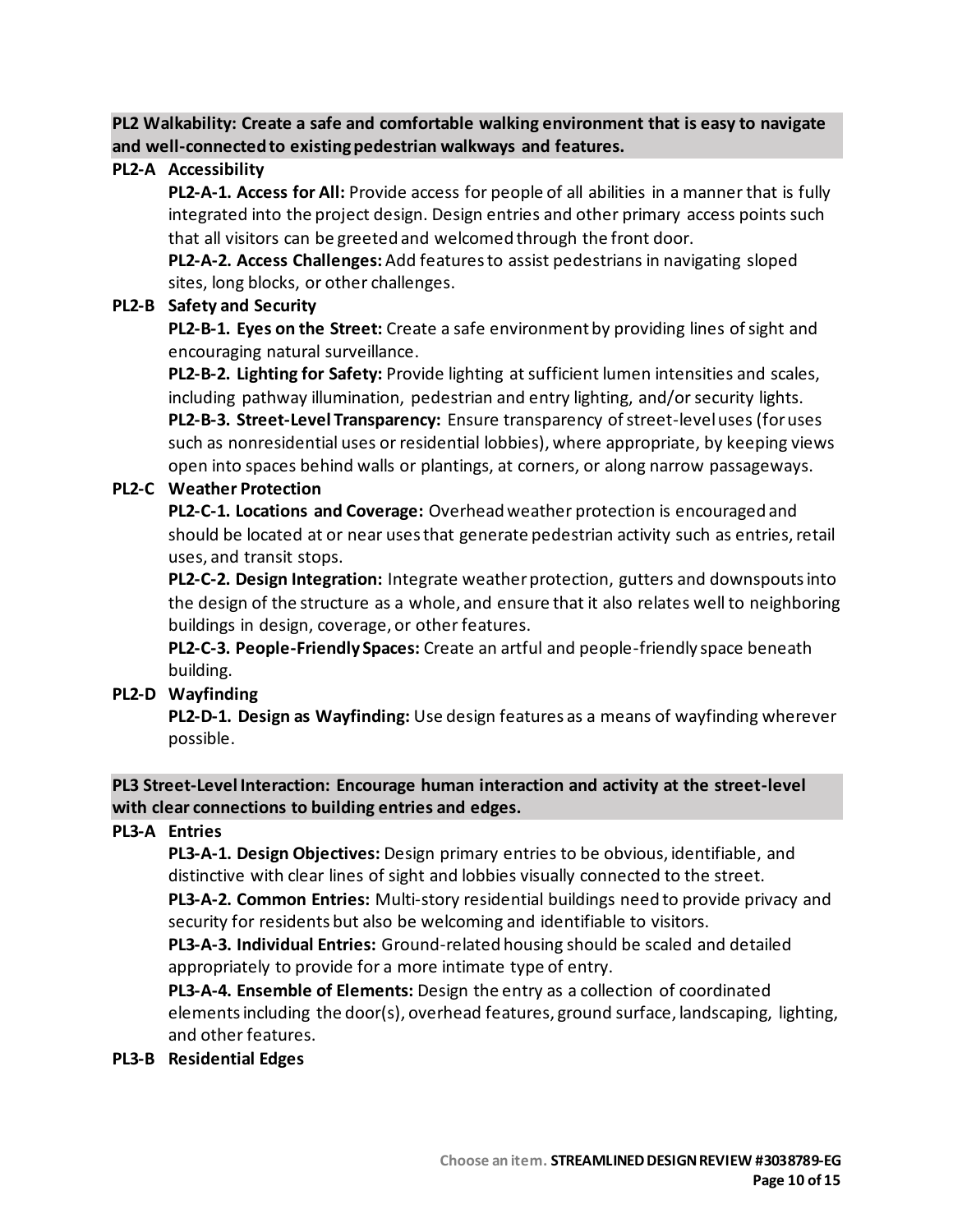**PL3-B-1. Security and Privacy:** Provide security and privacy for residential buildings through the use of a buffer or semi-private space between the development and the street or neighboring buildings.

**PL3-B-2. Ground-level Residential:** Privacy and security issues are particularly important in buildings with ground-level housing, both at entries and where windows are located overlooking the street.

**PL3-B-3. Buildings with Live/Work Uses:** Maintain active and transparent facades in the design of live/work residences. Design the first floor so it can be adapted to other commercial use as needed in the future.

**PL3-B-4. Interaction:** Provide opportunities for interaction among residents and neighbors.

## **PL3-C Retail Edges**

**PL3-C-1. Porous Edge:** Engage passersby with opportunities to interact visually with the building interior using glazing and transparency. Create multiple entries where possible and make a physical and visual connection between people on the sidewalk and retail activities in the building.

**PL3-C-2. Visibility:**Maximize visibility into the building interior and merchandise displays. Consider fully operational glazed wall-sized doors that can be completely opened to the street, increased height in lobbies, and/or special lighting for displays. **PL3-C-3. Ancillary Activities:** Allow space for activities such as sidewalk vending, seating, and restaurant dining to occur. Consider setting structures back from the street or incorporating space in the project design into which retail uses can extend.

### **PL4 Active Transportation: Incorporate design features that facilitate active forms of transportation such as walking, bicycling, and use of transit.**

### **PL4-A Entry Locations and Relationships**

**PL4-A-1. Serving all Modes of Travel:** Provide safe and convenient access points for all modes of travel.

**PL4-A-2. Connections to All Modes:** Site the primary entry in a location that logically relates to building uses and clearly connects all major points of access.

### **PL4-B Planning Ahead for Bicyclists**

**PL4-B-1. Early Planning:** Consider existing and future bicycle traffic to and through the site early in the process so that access and connections are integrated into the project along with other modes of travel.

**PL4-B-2. Bike Facilities:** Facilities such as bike racks and storage, bike share stations, showerfacilities and lockers for bicyclists should be located to maximize convenience, security, and safety.

**PL4-B-3. Bike Connections:** Facilitate connections to bicycle trails and infrastructure around and beyond the project.

### **PL4-C Planning Ahead For Transit**

**PL4-C-1. Influence on Project Design:** Identify how a transit stop (planned or built) adjacent to or near the site may influence project design, provide opportunities for placemaking.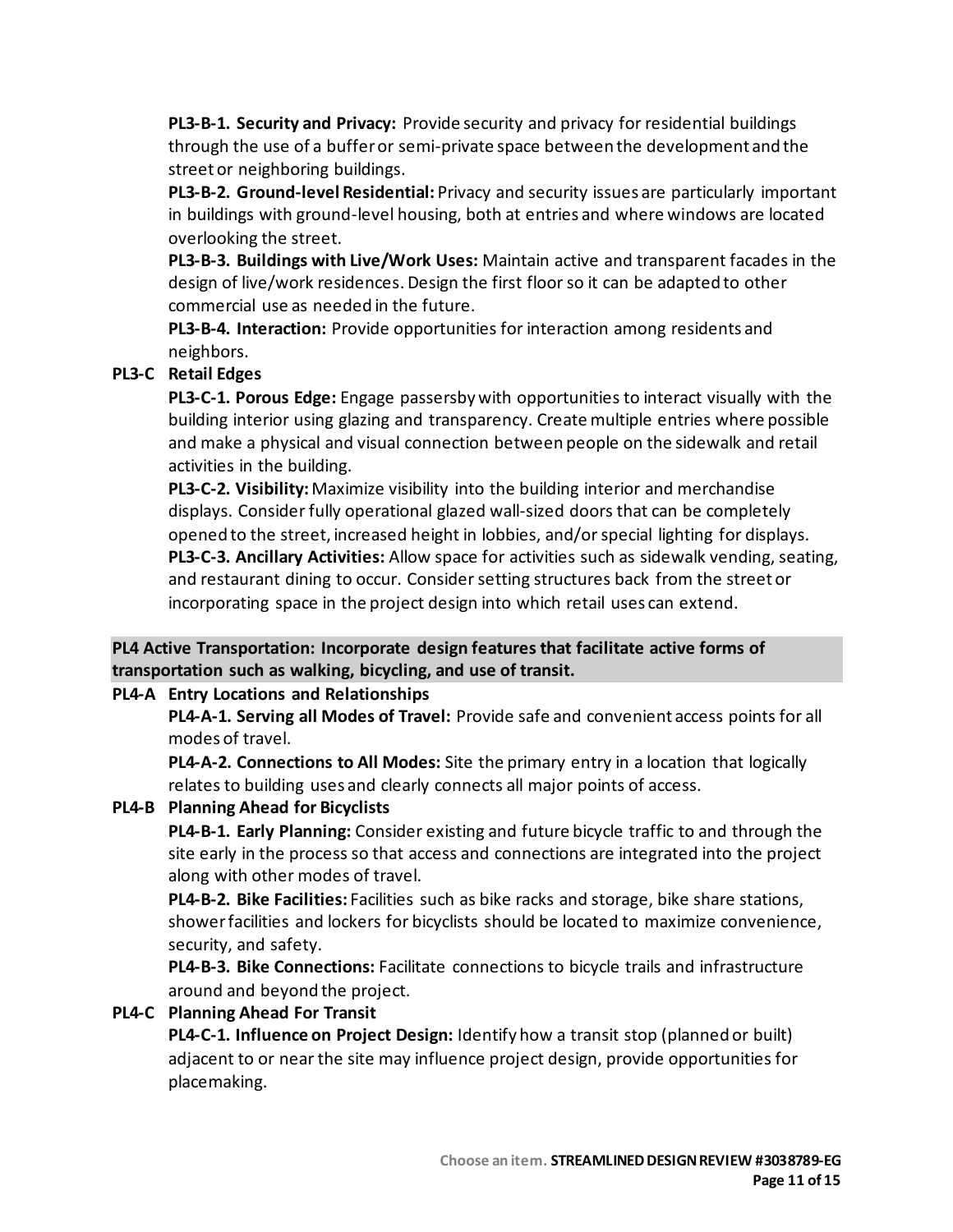**PL4-C-2. On-site Transit Stops:** If a transit stop is located onsite, design project-related pedestrian improvements and amenities so that they complement any amenities provided for transit riders.

**PL4-C-3. Transit Connections:** Where no transit stops are on or adjacent to the site, identify where the nearest transit stops and pedestrian routes are and include design features and connections within the project design as appropriate.

#### **DESIGN CONCEPT**

### **DC1 Project Uses and Activities: Optimize the arrangement of uses and activities on site. DC1-A Arrangement of Interior Uses**

**DC1-A-1. Visibility:** Locate uses and services frequently used by the public in visible or prominent areas, such as at entries or along the street front.

**DC1-A-2. Gathering Places:** Maximize the use of any interior or exterior gathering spaces.

**DC1-A-3. Flexibility:**Build in flexibility so the building can adapt over time to evolving needs, such as the ability to change residential space to commercial space as needed. **DC1-A-4. Views and Connections:** Locate interior uses and activities to take advantage of views and physical connections to exterior spaces and uses.

#### **DC1-B Vehicular Access and Circulation**

**DC1-B-1. Access Location and Design:** Choose locations for vehicular access, service uses, and delivery areas that minimize conflict between vehicles and non-motorists wherever possible. Emphasize use of the sidewalk for pedestrians, and create safe and attractive conditions for pedestrians, bicyclists, and drivers.

**DC1-B-2. Facilities for Alternative Transportation:** Locate facilities for alternative transportation in prominent locations that are convenient and readily accessible to expected users.

### **DC1-C Parking and Service Uses**

**DC1-C-1. Below-Grade Parking:** Locate parking below grade wherever possible. Where a surface parking lot is the only alternative, locate the parking in rear or side yards, or on lower or less visible portions of the site.

**DC1-C-2. Visual Impacts:** Reduce the visual impacts of parking lots, parking structures, entrances, and related signs and equipment as much as possible.

**DC1-C-3. Multiple Uses:** Design parking areas to serve multiple uses such as children's play space, outdoor gathering areas, sports courts, woonerf, or common space in multifamily projects.

**DC1-C-4. Service Uses:** Locate and design service entries, loading docks, and trash receptacles away from pedestrian areas or to a less visible portion of the site to reduce possible impacts of these facilities on building aesthetics and pedestrian circulation.

## **DC2 Architectural Concept: Develop an architectural concept that will result in a unified and functional design that fits well on the site and within its surroundings.**

**DC2-A Massing**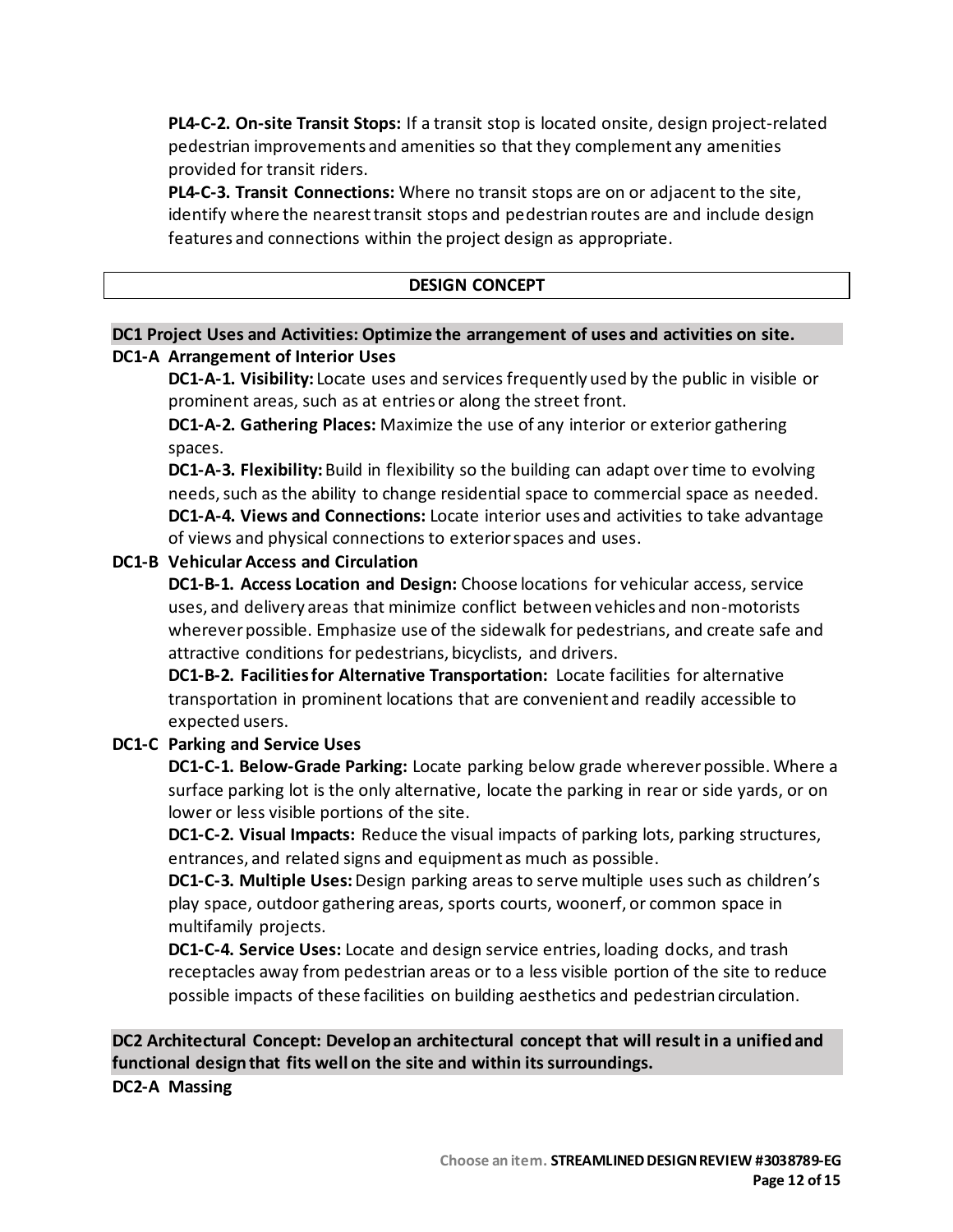**DC2-A-1. Site Characteristics and Uses:** Arrange the mass of the building taking into consideration the characteristics of the site and the proposed uses of the building and its open space.

**DC2-A-2. Reducing Perceived Mass:** Use secondary architectural elements to reduce the perceived mass of larger projects.

### **DC2-B Architectural and Facade Composition**

**DC2-B-1. Façade Composition:** Design all building facades—including alleys and visible roofs— considering the composition and architectural expression of the building as a whole. Ensure that all facades are attractive and well-proportioned.

**DC2-B-2. Blank Walls:** Avoid large blank walls along visible façades wherever possible. Where expanses of blank walls, retaining walls, or garage facades are unavoidable, include uses or design treatments at the street level that have human scale and are designed for pedestrians.

## **DC2-C Secondary Architectural Features**

**DC2-C-1. Visual Depth and Interest:** Add depth to facades where appropriate by incorporating balconies, canopies, awnings, decks, or other secondary elements into the façade design. Add detailing at the street level in order to create interest for the pedestrian and encourage active street life and window shopping (in retail areas). **DC2-C-2. Dual Purpose Elements:** Consider architectural features that can be dual purpose— adding depth, texture, and scale as well as serving other project functions. **DC2-C-3. Fit With Neighboring Buildings:** Use design elements to achieve a successful fit between a building and its neighbors.

### **DC2-D Scale and Texture**

**DC2-D-1. Human Scale:** Incorporate architectural features, elements, and details that are of human scale into the building facades, entries, retaining walls, courtyards, and exterior spaces in a manner that is consistent with the overall architectural concept **DC2-D-2. Texture:** Design the character of the building, as expressed in the form, scale, and materials, to strive for a fine-grained scale, or "texture," particularly at the street level and other areas where pedestrians predominate.

### **DC2-E Form and Function**

**DC2-E-1. Legibility and Flexibility:** Strive for a balance between building use legibility and flexibility. Design buildings such that their primary functions and uses can be readily determined from the exterior, making the building easy to access and understand. At the same time, design flexibility into the building so that it may remain useful over time even as specific programmatic needs evolve.

**DC3 Open Space Concept: Integrate open space design with the building design so that they complement each other.**

### **DC3-A Building-Open Space Relationship**

**DC3-A-1. Interior/Exterior Fit:** Develop an open space concept in conjunction with the architectural concept to ensure that interior and exterior spaces relate well to each other and support the functions of the development.

**DC3-B Open Space Uses and Activities**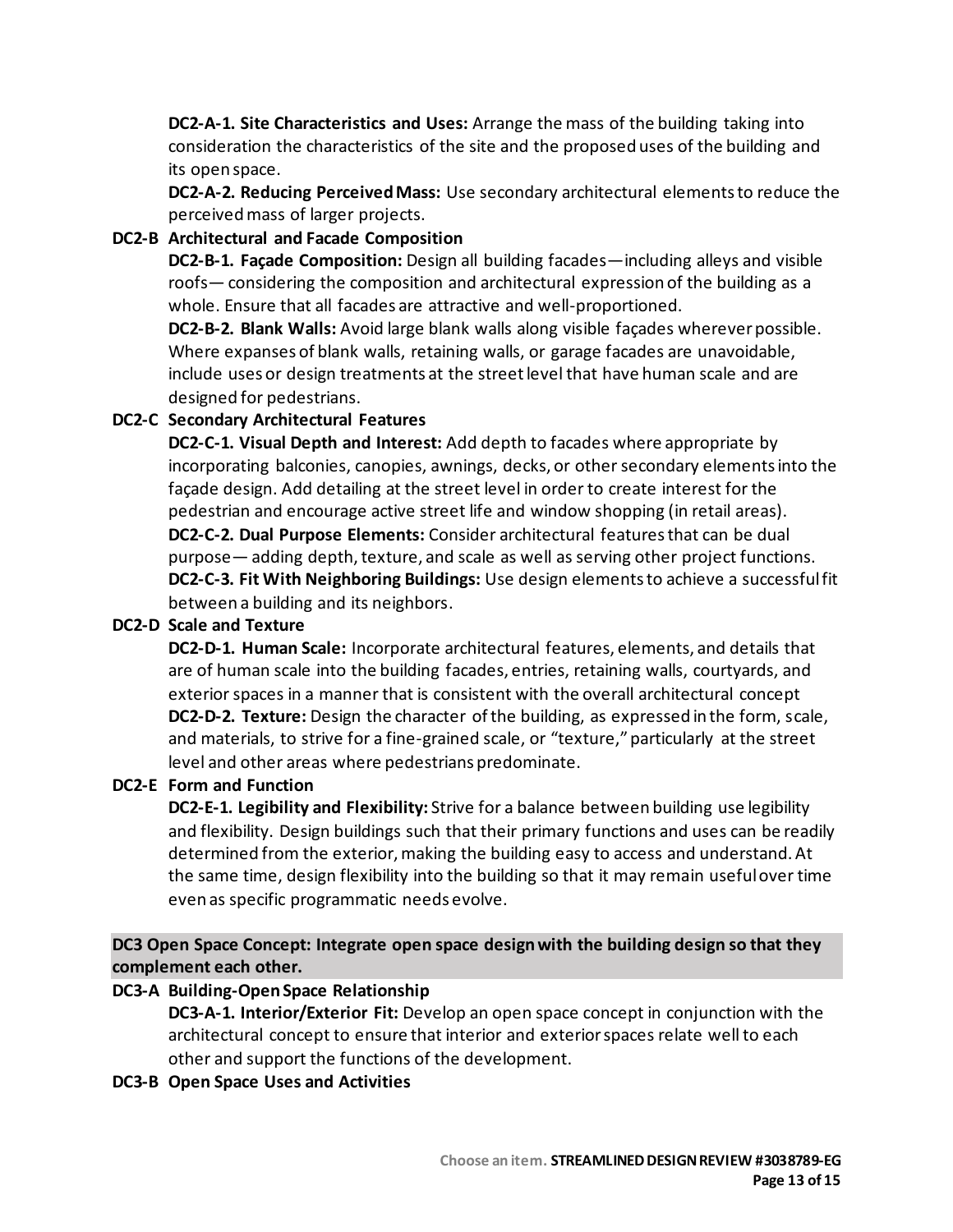**DC3-B-1. Meeting User Needs:** Plan the size, uses, activities, and features of each open space to meet the needs of expected users, ensuring each space has a purpose and function.

**DC3-B-2. Matching Uses to Conditions:** Respond to changing environmental conditions such as seasonal and daily light and weather shifts through open space design and/or programming of open space activities.

**DC3-B-3. Connections to Other Open Space:** Site and design project-related open spaces to connect with, or enhance, the uses and activities of other nearby public open space where appropriate.

**DC3-B-4. Multifamily Open Space:** Design common and private open spaces in multifamily projects for use by all residents to encourage physical activity and social interaction.

## **DC3-C Design**

**DC3-C-1. Reinforce Existing Open Space:** Where a strong open space concept exists in the neighborhood, reinforce existing character and patterns of street tree planting, buffers or treatment of topographic changes. Where no strong patterns exist, initiate a strong open space concept that other projects can build upon in the future.

**DC3-C-2. Amenities/Features:** Create attractive outdoor spaces suited to the uses envisioned for the project.

**DC3-C-3. Support Natural Areas:** Create an open space design that retains and enhances onsite natural areas and connects to natural areas that may exist off-site and may provide habitat for wildlife.

## **DC4 Exterior Elements and Finishes: Use appropriate and high quality elements and finishes for the building and its open spaces.**

### **DC4-A Building Materials**

**DC4-A-1. Exterior Finish Materials:** Building exteriors should be constructed of durable and maintainable materials that are attractive even when viewed up close. Materials that have texture, pattern, or lend themselves to a high quality of detailing are encouraged.

**DC4-A-2. Climate Appropriateness:** Select durable and attractive materials that will age well in Seattle's climate, taking special care to detail corners, edges, and transitions.

## **DC4-B Signage**

**DC4-B-1. Scale and Character:** Add interest to the streetscape with exterior signs and attachments that are appropriate in scale and character to the project and its environs. **DC4-B-2. Coordination with Project Design:** Develop a signage plan within the context of architectural and open space concepts, and coordinate the details with façade design, lighting, and other project features to complement the project as a whole, in addition to the surrounding context.

### **DC4-C Lighting**

**DC4-C-1. Functions:** Use lighting both to increase site safety in all locations used by pedestrians and to highlight architectural or landscape details and features such as entries, signs, canopies, plantings, and art.